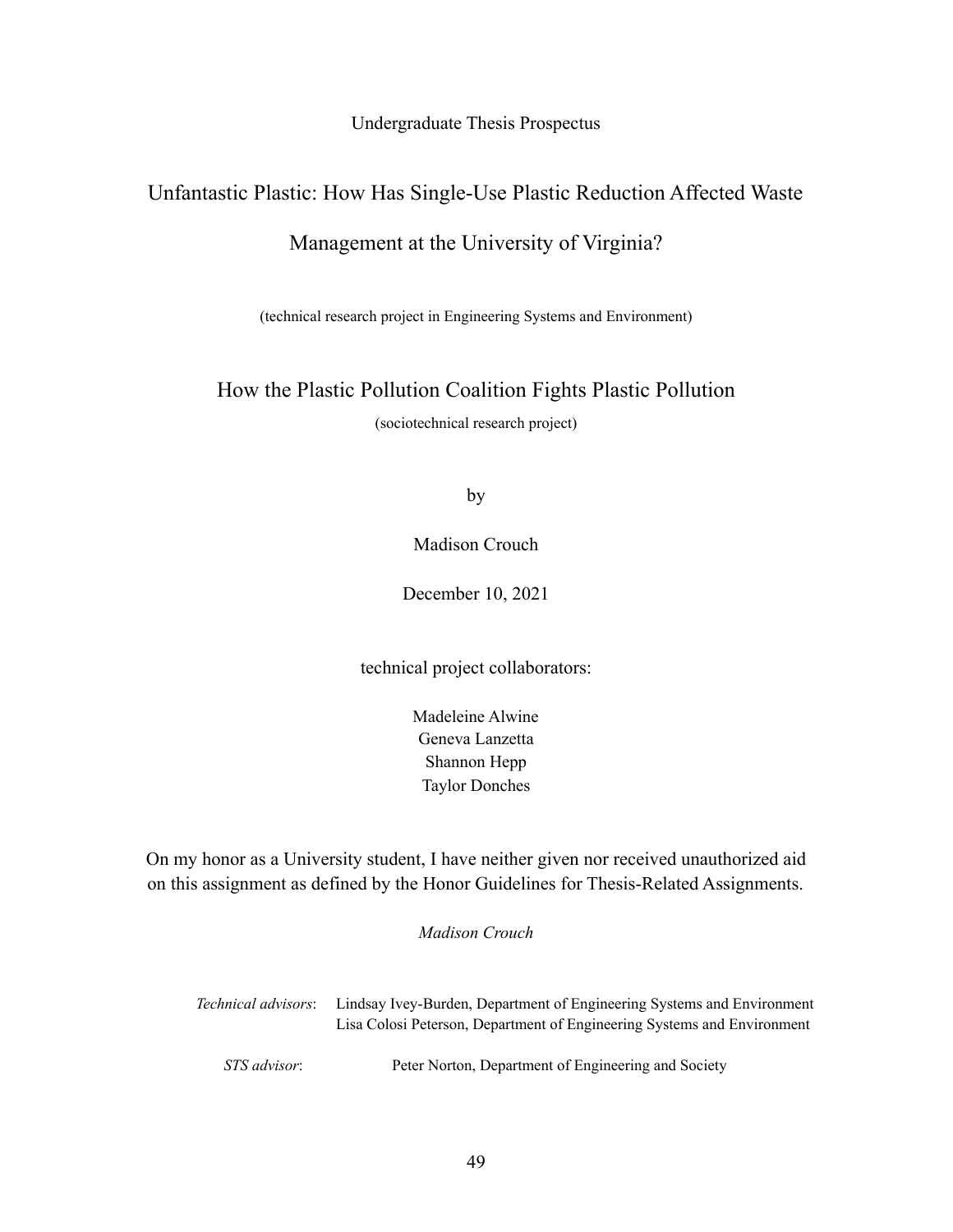#### **General Research Problem**

#### *How can global waste production be reduced?*

Waste creates many of today's environmental, health, and economic problems. Globally, more than 0.74 kilograms of waste per capita is produced daily. In 2016, 2.22 billion tons of waste were made, almost 1000 times more than in 1950, with expected growth to 3.75 billion tons in 2050 with a business as usual approach. Waste from low-income countries is expected to triple by 2050, and is growing fastest in Sub-Saharan Africa, South Asia, and the Middle East. Globally, about 19 percent of waste is recycled or composted, 11 percent is incinerated, and 70 percent is openly dumped or landfilled (Kaza et al., 2018). This waste kills wildlife, emits greenhouse gas emissions into the atmosphere, and endangers human health (Joyner & Frew, 1999). Thus, there is a need to address the waste problem before it gets even worse.

# **Unfantastic Plastic: How Has Single-Use Plastic Reduction Affected Waste Management at the University of Virginia?**

*How has the implementation of Executive Order 77, banning single use plastic in State Agencies, impacted UVA's waste stream?*

Pollution from plastic waste is a major problem affecting earth's ecosystems and human health. Plastic's persistence in the environment and ability to collect toxic contaminants makes it a huge threat to humans and wildlife. In recent years, the United States has developed a heavy reliance on single-use plastics. To combat this, Governor Ralph Northam of Virginia has ordered that all state agencies stop purchase and distribution of single-use plastics (SUPs) and completely phase out their use by 2025 (Office of the Governor, 2021). As a public institution of higher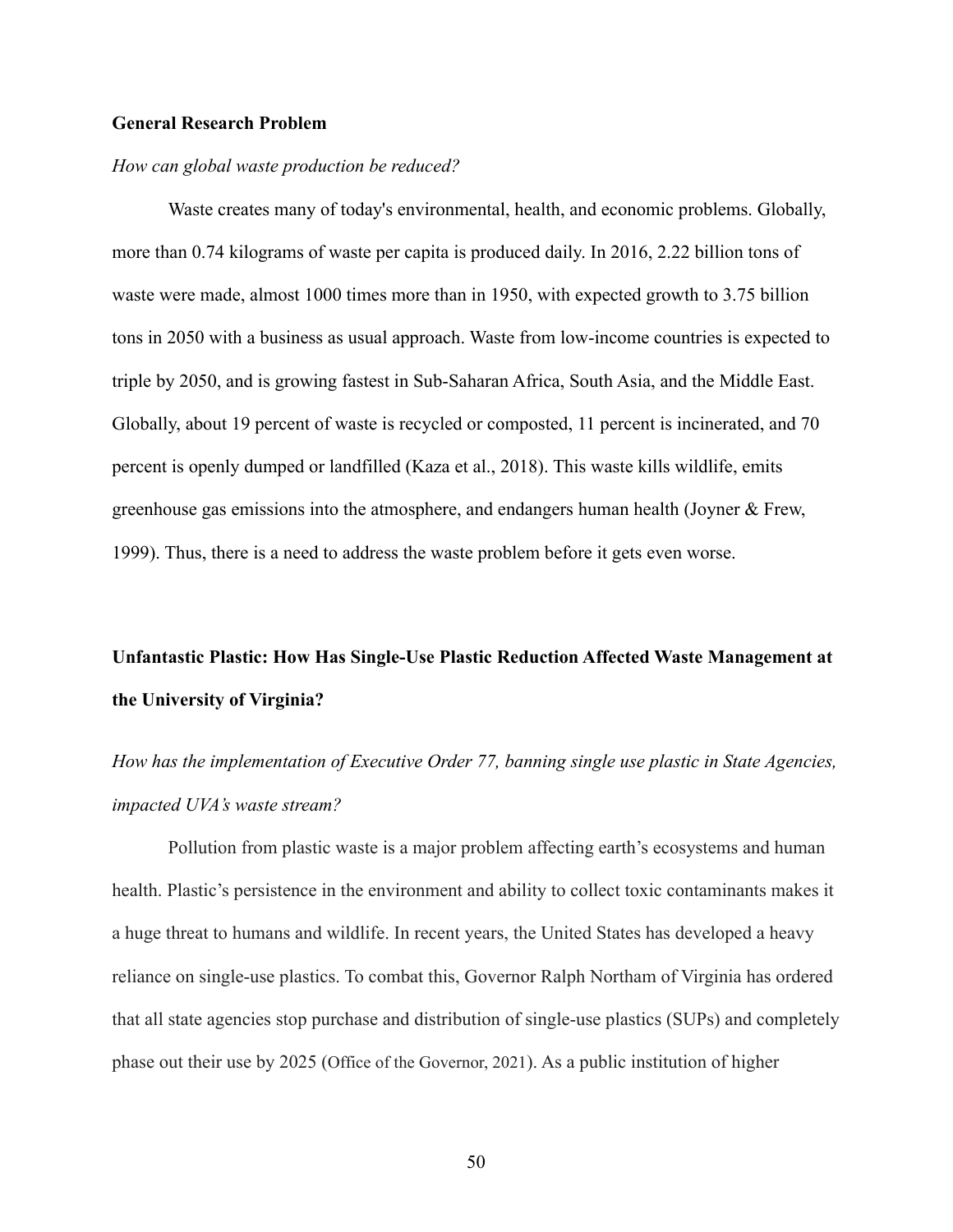education, the University of Virginia (UVA) must adapt its waste management strategy to comply with this executive order.

UVA is at a crossroads with composting. The recent ban on SUPs across the Commonwealth pushes the University to adapt its status quo waste management system to allow for more compostable materials in the waste stream. The UVA Sustainability 2020-2030 Plan is another driving factor in reducing waste to 30% of the University's 2010 tonnage by 2030, while also making university operations carbon neutral by 2030 and fossil fuel-free by 2050.

This technical project assesses UVA's waste management and its impacts on UVA's sustainability goals prior to EO77, and projects the results for future waste management options. This project is within the Engineering Systems and Environment department, the advisors are Lindsay Ivey-Burden and Lisa Colosi Peterson, and the collaborators are Shannon Hepp, Taylor Donches, Madeline Alwine, Geneva Lanzetta, and Madison Crouch. The team's goal is to analyze the solid waste management (SWM) system currently used by UVA against its priorities, assess possible structural changes to the system, and find and compare the performance of the current SWM to those alternatives.

UVA's current SWM system allows for back of house composting from dining halls and select other locations on Grounds, hand sorting of recyclables, and landfilling. Given current SWM options available, this waste can be reduced and the remaining could be used for energy production. Stanford University, another school working towards a low waste future, currently diverts 64% of its waste from landfill using source reduction, reuse, recycling and composting (Stanford University, 2021). Given proper information and funding, UVA could have similar or better diversion rates. Without our project, UVA does not know the effects of its current SWM system and how different options would affect sustainability metrics.

51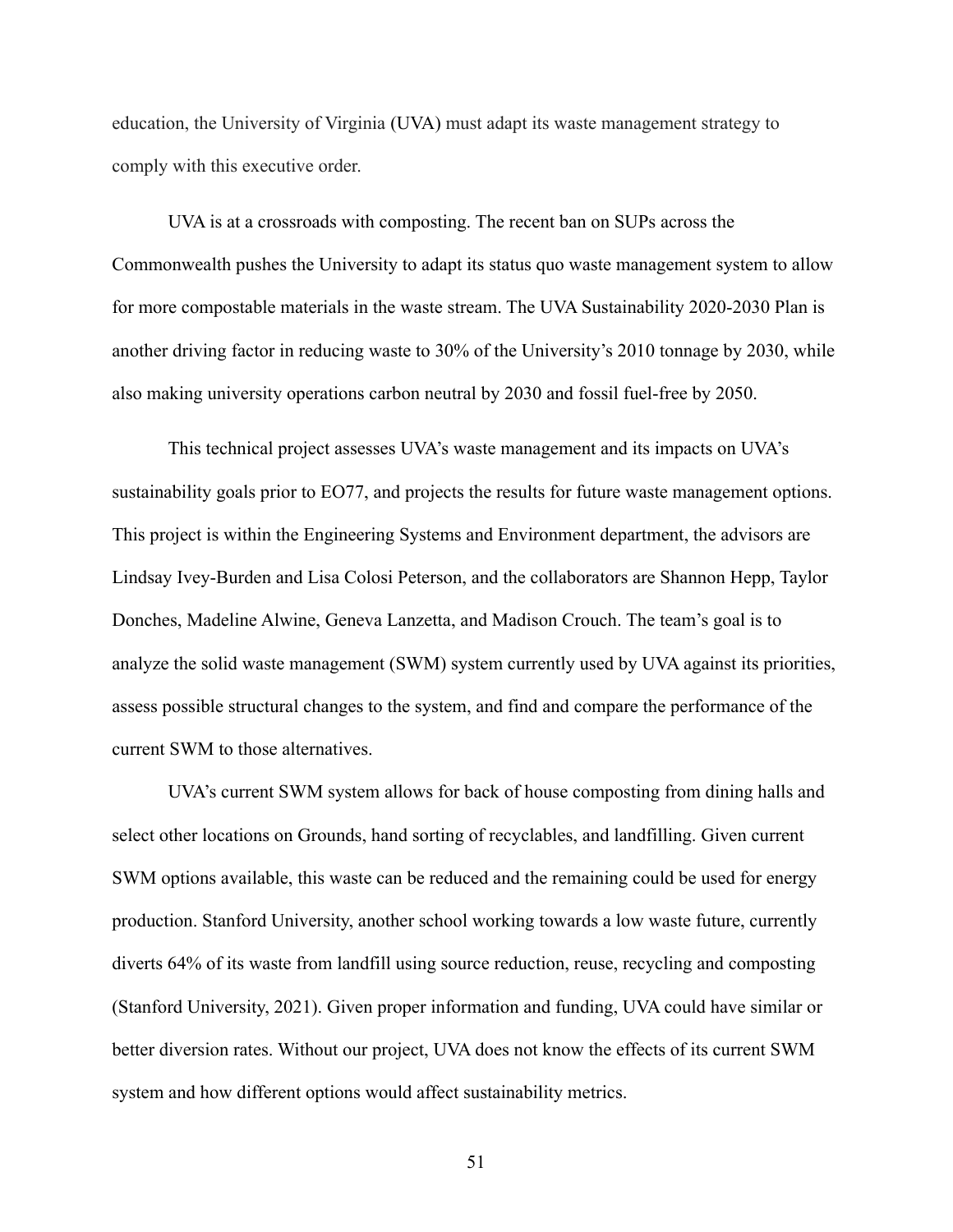The team will create a model evaluating different SWM systems, which reflects the following parameters: landfilled mass in tonnage, composted mass in tonnage, global warming potential (GWP) in kg CO2-eq, energy in MJ, and cost in U.S. dollars (USD). One constraint is the lack of consistent SWM data, so the team will use ranges of historical and projected data to evaluate the target parameters. The team may also conduct a solid waste audit to aid in data projections. The target parameters will be evaluated annually for 2018 to represent the status quo and for the 2021 academic year to represent post-ban. The model will be created using Microsoft Excel and Google Sheets. The model will be optimized in Spring 2022 for presentation of viable, alternative waste stream options to UVA Facilities Management. Using this model, UVA will have a clear understanding of its options and important metrics.

#### **How the Plastic Pollution Coalition Fights Plastic Pollution**

#### *How does the Plastic Pollution Coalition advance its agenda?*

Plastic pollution harms humans, animals, and the environment. It kills marine life, leeches harmful chemicals into waterways and soil, and emits greenhouse gasses (Joyner & Frew, 1999). At least 8 million tons of plastic end up in our oceans every year, and plastic makes up 80 percent of all marine debris (Thevenon et al. 2014). In waterways, only some of the plastic waste can be captured (Schmaltz et al., 2020). Plastic waste includes microplastics (fragments less than 5 mm long, typically from cosmetics, clothing, and industrial processes), and macroplastics (larger objects, such as shopping bags or plastic bottles). According to the Pew Charitable Trusts (2020), in 2016, microplastics accounted for 1.3 million metric tons of plastic pollution entering oceans. Microplastics can be a vector for water borne pollutants, including polychlorinated biphenyls (PCBs), which can cause cancer, mutations, or birth defects (Thevenon et al. 2014). Over 200 marine species get entangled in or ingest toxic plastic debris,

52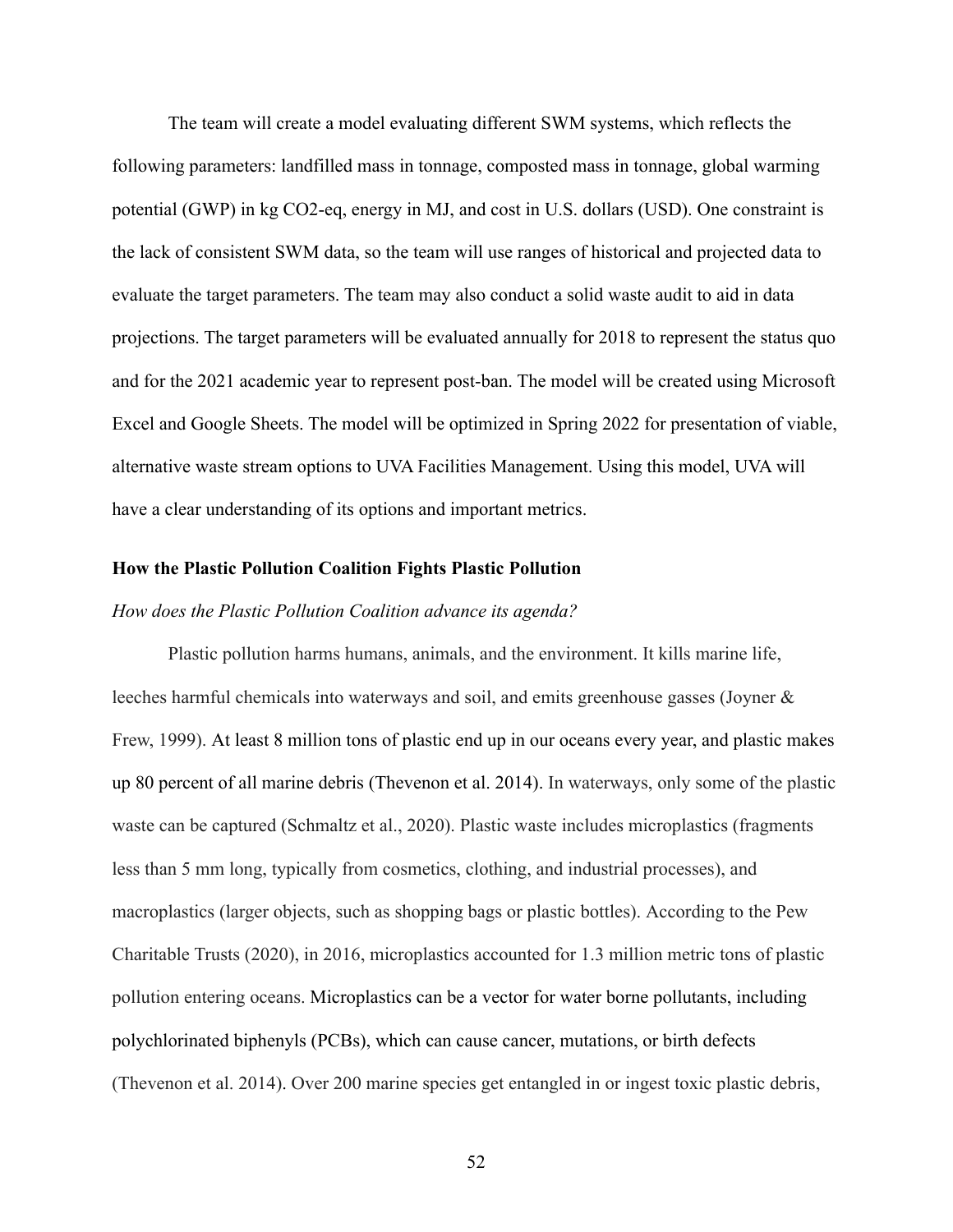which can kill them (Li et al., 2018). If humans eat these animals, they will also consume the toxic plastic. Macroplastics also make up the bulk of plastic pollution in rivers, adversely affect the river habitat, and can increase flood risk (Al-Zawaidah, 2021). Plastic pollution can also cause serious economic impacts. Plastic debris can impair fishing and tourism; cleanup can be time consuming and expensive (Thevenon et al. 2014). According to the UN, \$13 billion is lost per year from plastic pollution (Raynaud et al. 2014).

Researchers have investigated how advocacies promote their environmental agendas. For instance, Hall and Taplin (2019) found that climate campaigners in California took advantage of states' competition for economic growth, environmental awareness in some communities, the state's history of progressive legislation, and public trust of nonprofits (Hall and Taplin, 2019). According to Koebele (2020), coalitions that unite diverse people are effective. Kuppuswamy (2020) found that used in combination with conventional media, social media can boost environmental awareness.

The Plastic Pollution Coalition is a global alliance of 1,200 organizations, businesses, and advocates in 75 countries working to diminish plastic pollution (PPC, 2021). PPC and other participants sponsor research (Vered  $\&$  Sheknar, 2021). The Plastics Industry Association represents plastics manufacturers, defending the business interests of its member companies (PIA, 2017). Waste management companies, such as Waste Management or Republic Services, are in the business of waste disposal, including the disposal of plastic products (Waste Management, 2021). According to Principles for Responsible Investment, a UN-affiliated network representing investors committed to more sustainable economies, waste management companies influence waste disposal policies (PRI, 2021).

53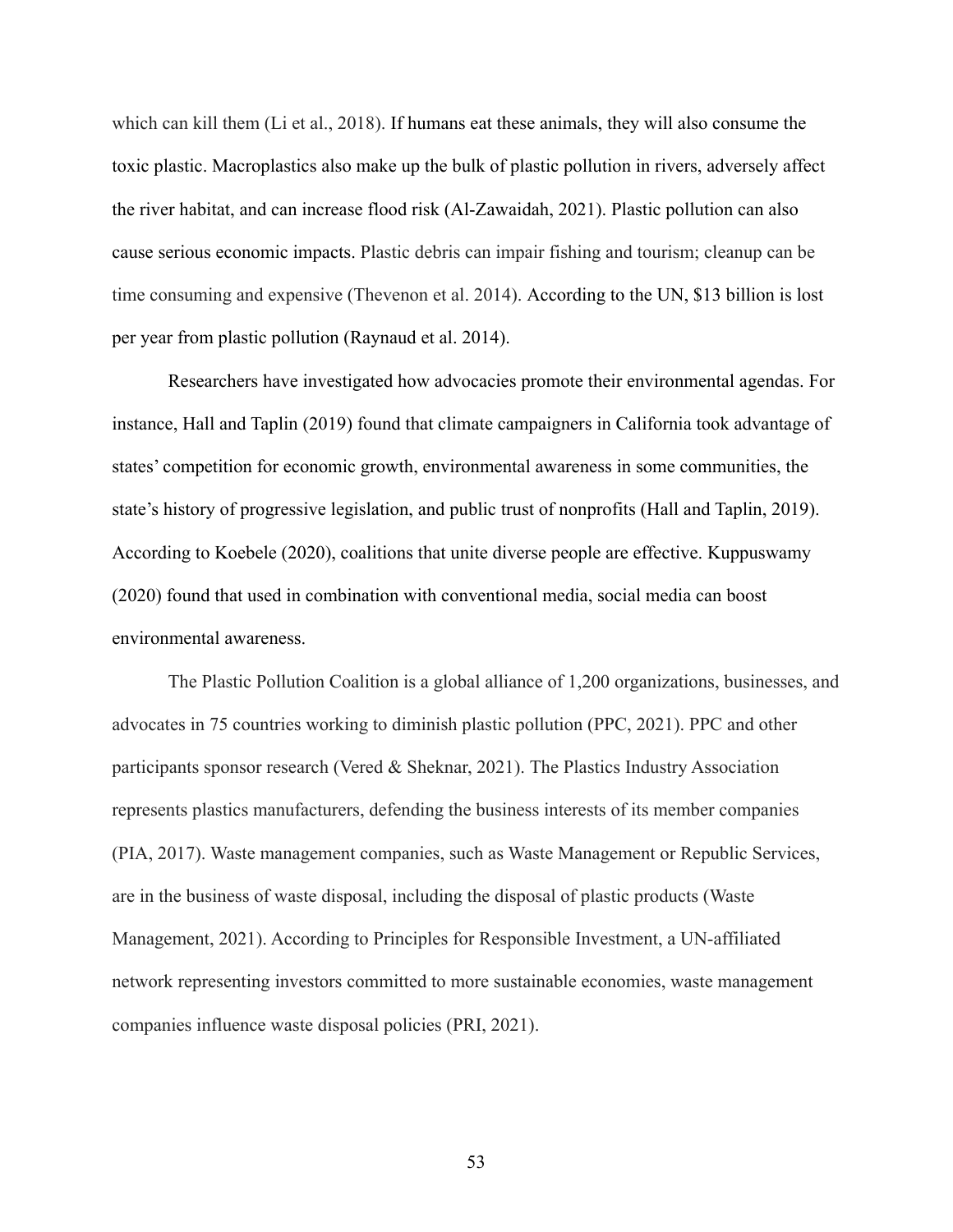#### **References**

- Al-Zawaidah, H., Ravazzolo, D., & Friedrich, H. (2021). Macroplastics in rivers: Present knowledge, issues and challenges. *Environmental Science: Processes & Impacts*, 23(4), 535–552. https://doi.org/10.1039/d0em00517g
- Hall, N., & Taplin, R. (2019). Environmental Nonprofit Campaigns and State Competition: Influences on Climate Policy in California. *Voluntas*, 21(1), 62-81. Web of Science.
- Joyner, CC. (1999). Plastic Pollution in the Marine Environment. *Ocean Development and International Law,* 53(3). Web of Science.
- Kaza, S., Yao, L., Bhada-Tata, P., Woerden, V. F., & Ionkova, K. (2018). *What a waste 2.0: A global snapshot of Solid Waste Management to 2050*. World Bank Group.
- Koebele. (2020). Cross-Coalition Coordination in Collaborative Environmental Governance Processes. *Policy Studies Journal*, 48(3), 727-753*.* Web of Science.
- Kuppuswamy. (2020). A Study on the Environmental Campaigns in Traditional and Social Media. *International Journal of E-Politics*, 9(1)*.* Web of Science.
- Lau, W., & Murphy, M. (2021, March 30). Microplastics Are a Big and Growing Part of Global Pollution. Pew Charitable Trusts.
- Li, J., Liu, H., & Chen, J. P. (2018). Microplastics in freshwater systems: A review on occurrence, environmental effects, and methods for microplastics detection. *Water Research*, 137, 362–374. https://doi.org/10.1016/j.watres.2017.12.056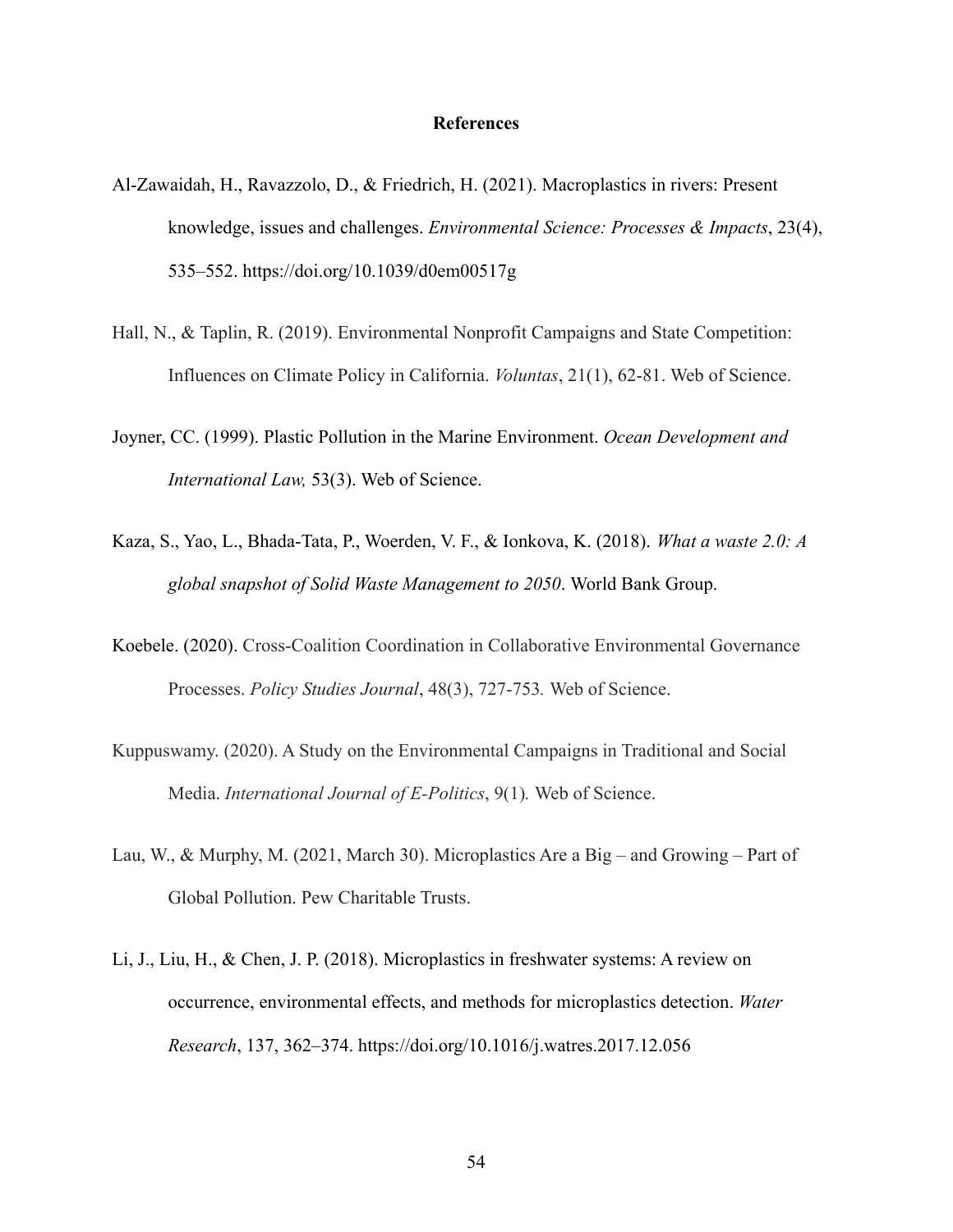Office of the Governor (2021, March 23). Commonwealth of Virginia. Executive Order 77. Virginia Leading by Example to Reduce Plastic Pollution and Solid Waste.

PIA (2017, Oct. 26). Plastics Industry Association. Power of Plastics.

- PPC (2021). Plastic Pollution Coalition. The facts.
- PRI (2021, July 29). Principles for Responsible Investment. Engaging on plastic packaging: Waste management.
- Raynaud, J., Richens, J., & Russell, A. (2014). *Valuing plastic: The business case for measuring, managing and disclosing plastic use in the consumer goods industry*. UNEP.
- Schmaltz, E., Melvin, E. C., Diana, Z., Gunady, E. F., Rittschof, D., Somarelli, J. A., Virdin, J., & Dunphy-Daly, M. M. (2020). Plastic pollution solutions: Emerging technologies to prevent and collect marine plastic pollution. *Environment International*, 144. https://doi.org/10.1016/j.envint.2020.106067
- Stanford University. (2021). *Peninsula Sanitary Service/Stanford Recycling*. Peninsula Sanitary Service/Stanford Recycling | Land, Buildings & Real Estate. https://lbre.stanford.edu/pssistanford-recycling
- The Pew Charitable Trusts & SYSTEMIQ. (2020). *Breaking the Plastic Wave: Top Findings for Preventing Plastic Pollution*. The Pew Charitable Trusts & SYSTEMIQ.